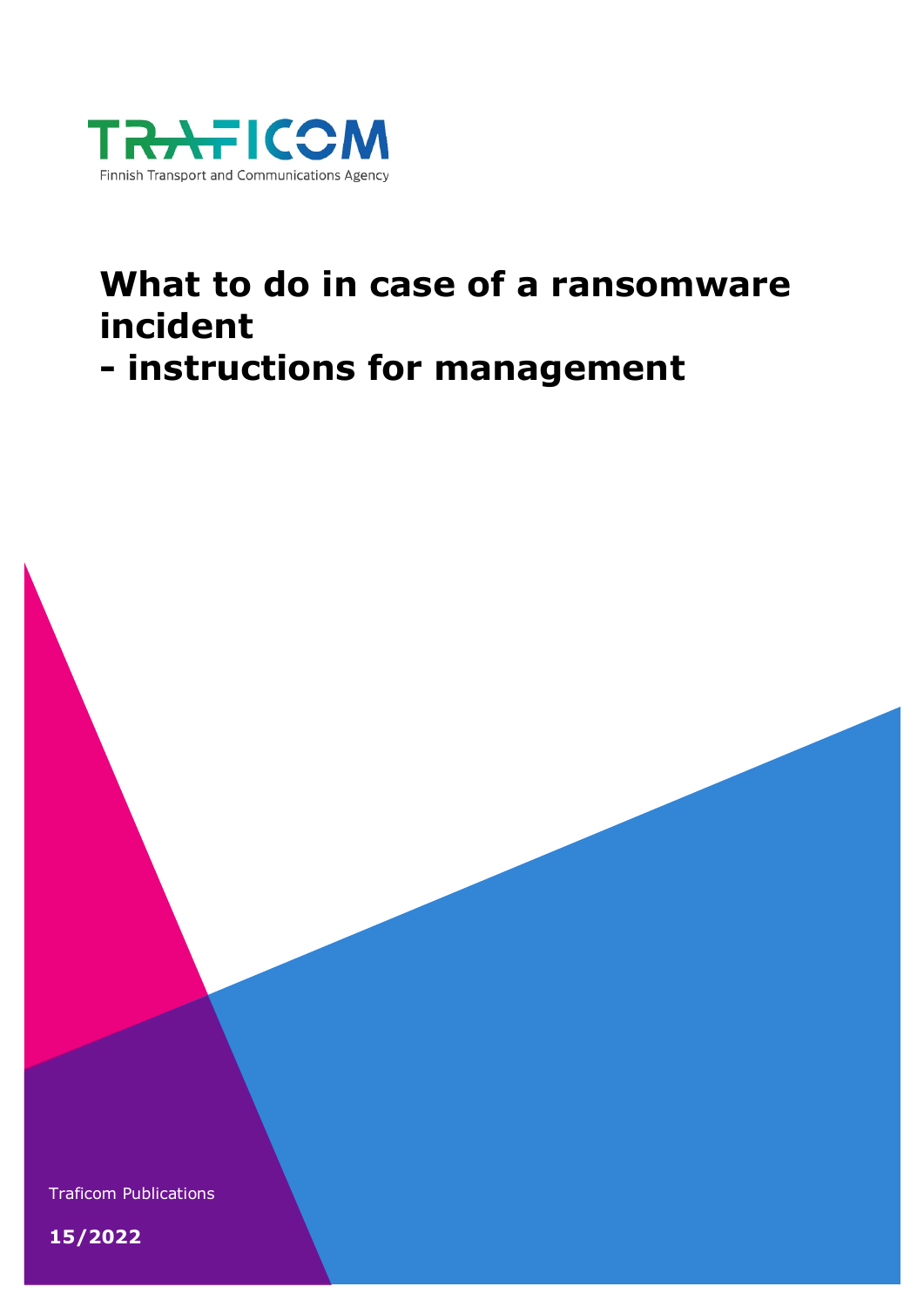#### **Contents**

| 1              |     |                                                                                          |
|----------------|-----|------------------------------------------------------------------------------------------|
|                | 1.1 |                                                                                          |
|                | 1.2 |                                                                                          |
|                | 1.3 |                                                                                          |
| $\overline{2}$ |     |                                                                                          |
|                | 2.1 | Give permission and authorisations for containment measures  4                           |
|                | 2.2 |                                                                                          |
|                | 2.3 | 2.3.1<br>2.3.2<br>Take care of internal and external communications  6<br>2.3.3<br>2.3.4 |
|                | 2.4 |                                                                                          |
| 3              |     |                                                                                          |
| 4              |     |                                                                                          |
|                | 4.1 |                                                                                          |
|                | 4.2 |                                                                                          |
|                | 4.3 |                                                                                          |
|                | 4.4 |                                                                                          |
|                | 4.5 |                                                                                          |
| 5              |     |                                                                                          |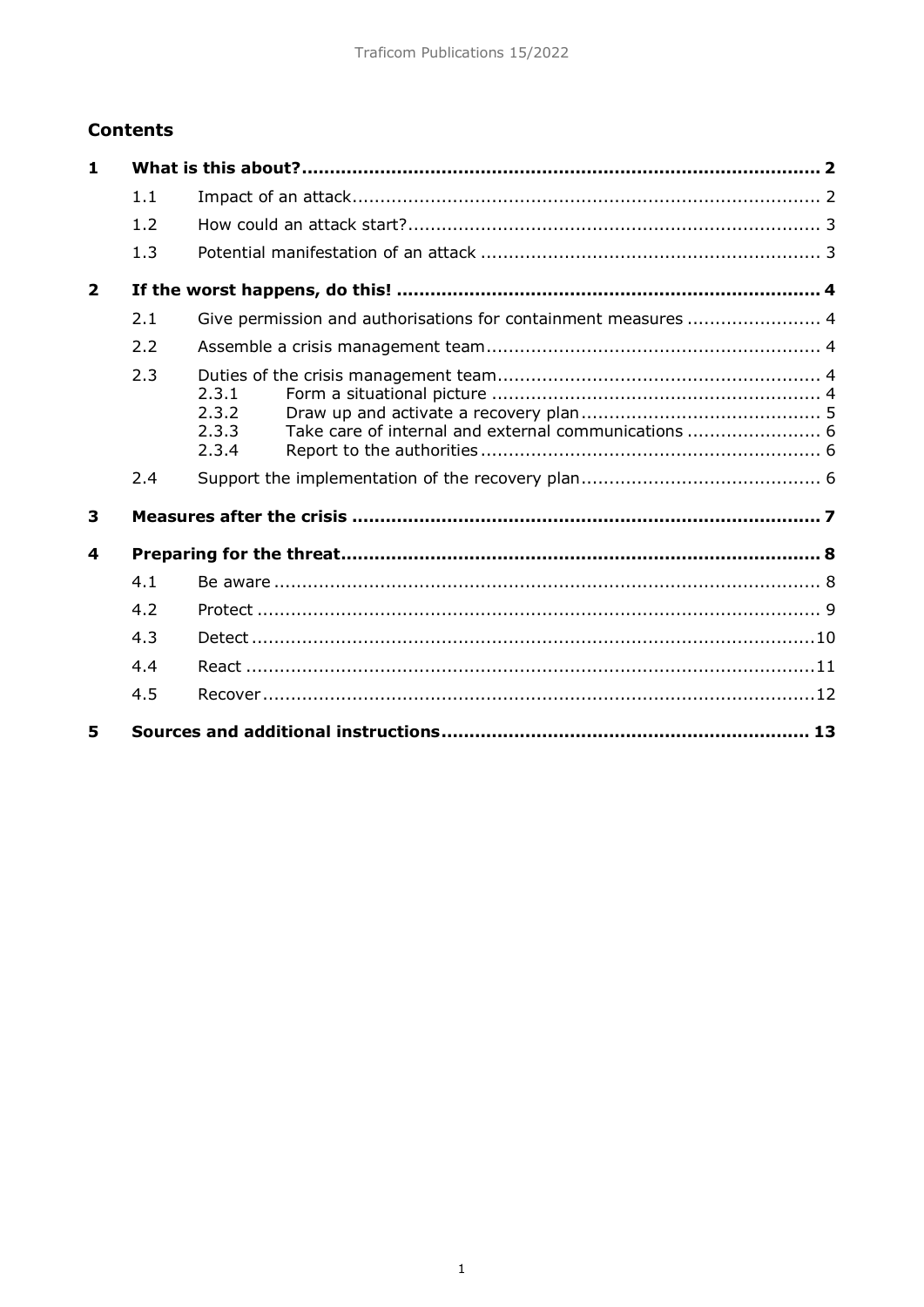## <span id="page-2-0"></span>**1 What is this about?**

Ransomware refers to a cyber attack in which the attackers aim to encrypt the organisation's data with an encryption algorithm and demand a ransom to restore the data. The criminals may also steal the data they have encrypted and blackmail your organisation with a data leak. The risk of being targeted by an attack has increased considerably in recent times: the number of attacks increased from 2020 to 202[1](#page-2-2) by roughly  $105\%$ .<sup>1</sup>

Criminals have found ransomware an effective way to benefit financially, because organisations unprepared for the threat are easy targets. Paying the ransom is rarely a solution, however, because the attack and the related blackmail may continue regardless. The right kind of preparation for ransomware attacks clearly improves the level of information security of organisations and their resilience in the face of ransomware as well as other potential attacks. It is good to note that in some cases the purpose of the attack is to destroy data.

The goal of these instructions is to offer guidance for the top management of organisations on what to do in case of a ransomware incident. In addition to these instructions, you will need technical instructions aimed at the people responsible for information security or the ICT environment of the organisation. You can find more examples of technical instructions in Chapter 5 (Sources and additional instructions). Figure 1 summarises the contents of the instructions on preparation and attack management as a whole.



*Figure 1: Preparation for a ransomware attack and its management as a whole*

#### <span id="page-2-1"></span>**1.1 Impact of an attack**

-

A successful ransomware attack often leads to business activities being disrupted or even stopped completely. This may mean a significant financial loss for the organisation and its customers, if the operation cannot be restored quickly enough. In the worst case, ransomware may also reach factory and production environments as well as their ERP (enterprise resource planning) systems via shared services. Ransomware that has reached an automation environment may halt the production completely, or in the worst case scenario it may cause a

<span id="page-2-2"></span><sup>1</sup> Sonicwall, 2022 Sonicwall cyber threat report, https://www.sonicwall.com/medialibrary/en/white-paper/2022-sonicwall-cyber-threatreport.pdf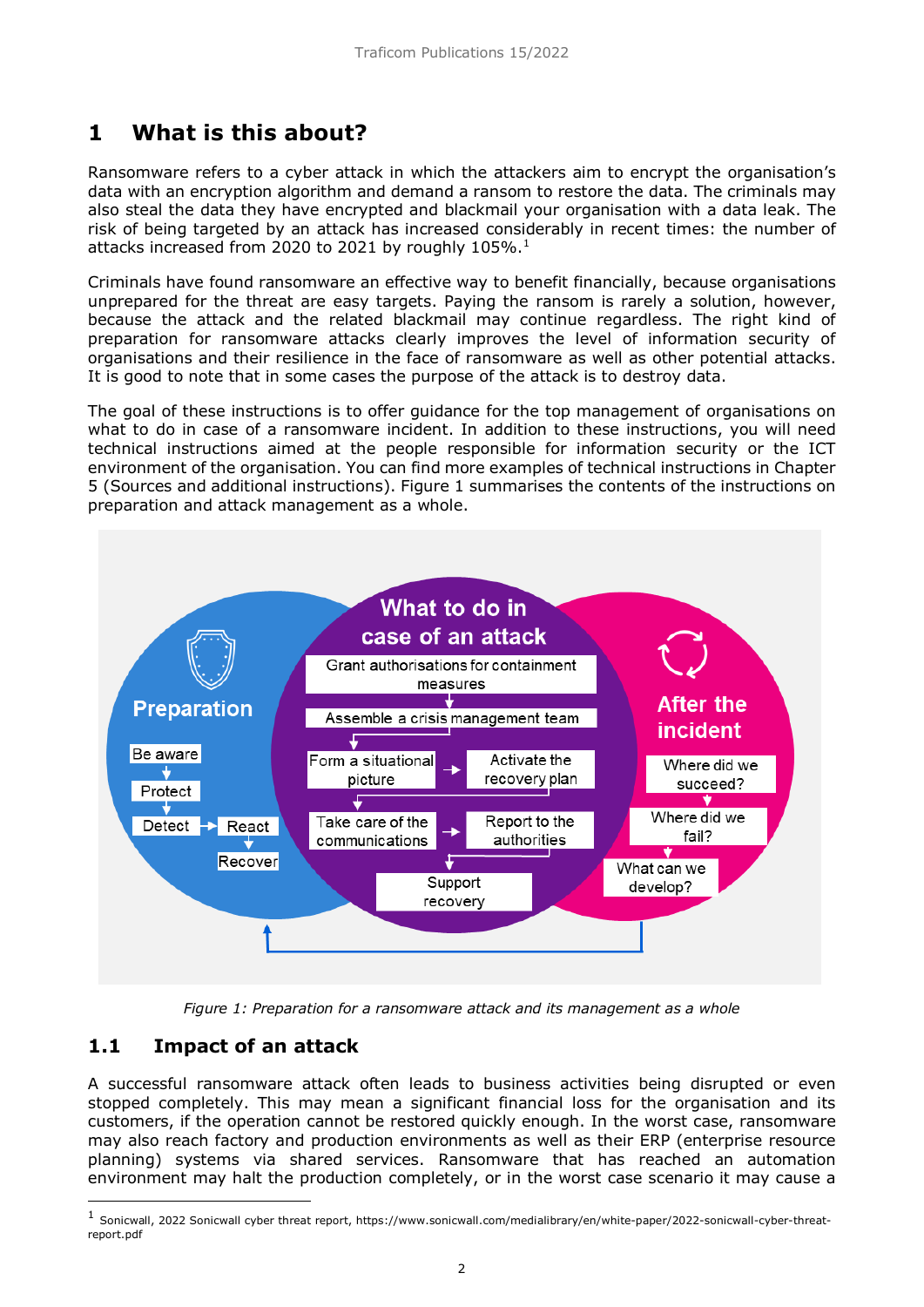threat to the safety of people or the environment. In addition to the above, various sanctions related to regulation (including data protection) may also be significant in magnitude<sup>2</sup>.

A ransomware attack is a risk to the company's reputation, because incidents often lead to the issue being discussed in public. This may also have a significant impact on the company's reputation, the trust of different interest groups and potentially also the company's value, if the organisation was not prepared for an attack or did not manage it appropriately.

#### <span id="page-3-0"></span>**1.2 How could an attack start?**

Figure 2 presents one potential scenario of attackers carrying out a ransomware attack. In addition to this one, there are also several other attack and implementation methods.



*Figure 2: Example of a ransomware attack*

#### <span id="page-3-1"></span>**1.3 Potential manifestation of an attack**

A ransomware attack may manifest in different ways, depending on how it is implemented. In the best case scenario, the organisation under attack is able to detect the first stages of the attack quickly and react appropriately to the situation by stopping the spread. In the worst case, the attack is only noticed after the malware has spread through nearly the entire organisation. With their actions, attackers often aim to drive the target organisation into a seemingly hopeless situation, making the recovery from the attack more difficult.

It is frequently impossible for the management of the organisation to control or identify the different manifestations of the attack themselves, but they should understand when the organisation may be targeted by a ransomware attack. The following observations may be signs of a successful ransomware attack:

- The attacker sends a blackmail message to the target organisation, or such a message appears on the display of a workstation.
- The organisation is notified about the attack by a party outside the organisation via social media, customers, partners or the authorities, for example.

-

<span id="page-3-2"></span><sup>&</sup>lt;sup>2</sup> GDPR.EU, What are the GDPR fines? 2022, https://gdpr.eu/fines/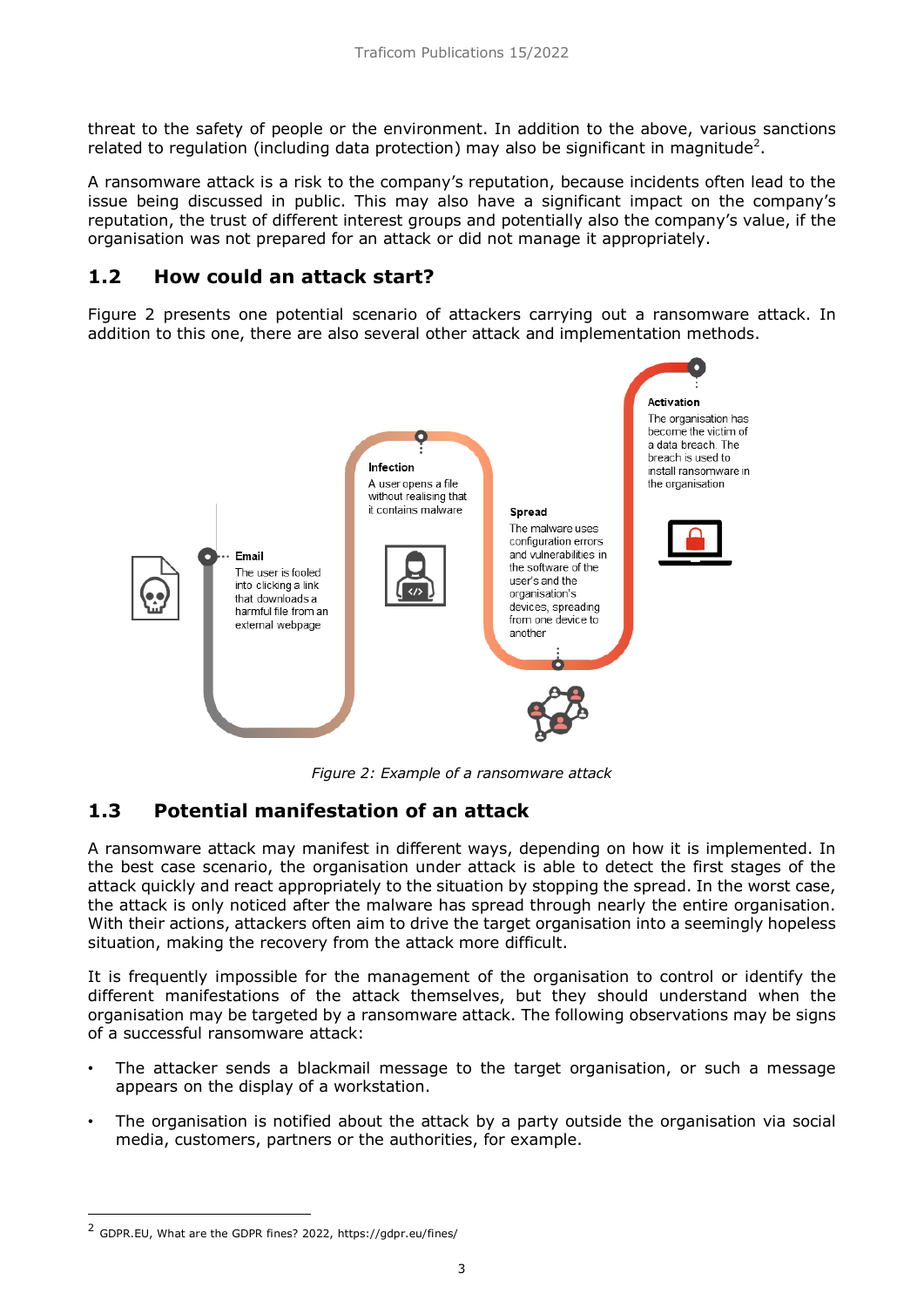- The organisation's files cannot be opened from a network drive, for instance, or they are otherwise corrupted.
- The equipment in a factory or production environment stops working without a visible or identifiable cause.

## <span id="page-4-0"></span>**2 If the worst happens, do this!**

#### <span id="page-4-1"></span>**2.1 Give permission and authorisations for containment measures**

When a ransomware attack strikes, the management needs to act quickly and decisively, because the organisation moves from normal management to crisis management. This also means transferring the authority to implement acute containment measures to the ICT or information security personnel instead of the normal authorisation processes.

The first minutes are the most important for mitigating the impact of ransomware attacks. The ICT or information security staff may have to make difficult decisions, such as shutting down some services or disconnecting them from the network. It is important to authorise them to implement the necessary restrictive measures independently, because authorising measures one at a time may take too much time in a critical situation and spread the problem further. The organisation may also need help from outside experts. The authorisation to seek outside expert help must also be ready.

The management of the organisation should be aware that the experts aim to do everything necessary, and it is extremely important to ensure that they can work in peace and that they will be able to operate throughout the attack situation.

#### <span id="page-4-2"></span>**2.2 Assemble a crisis management team**

When an attack strikes, it is important to assemble a crisis management team. The crisis management team is tasked with coordinating and assigning responsibilities for the necessary measures at the organisational level and monitoring the implementation of the agreed restrictive or resolution measures and their effectiveness.

The crisis management team may consist of the organisation's expanded executive group, for instance, but it should include the following persons or roles:

- Managing director/CEO
- Persons responsible for business or core functions
- Person responsible for information security
- Person responsible for ICT
- Person responsible for communications
- Person responsible for legal affairs and/or data protection.

#### <span id="page-4-3"></span>**2.3 Duties of the crisis management team**

#### <span id="page-4-4"></span>**2.3.1 Form a situational picture**

Once your ICT or information security personnel have started the necessary restrictive measures and notified the management of the organisation about the situation, the crisis management team should draw up a situational picture on the impact of the attack based on the information available.

When forming the situational picture on the organisational level, take account of the following: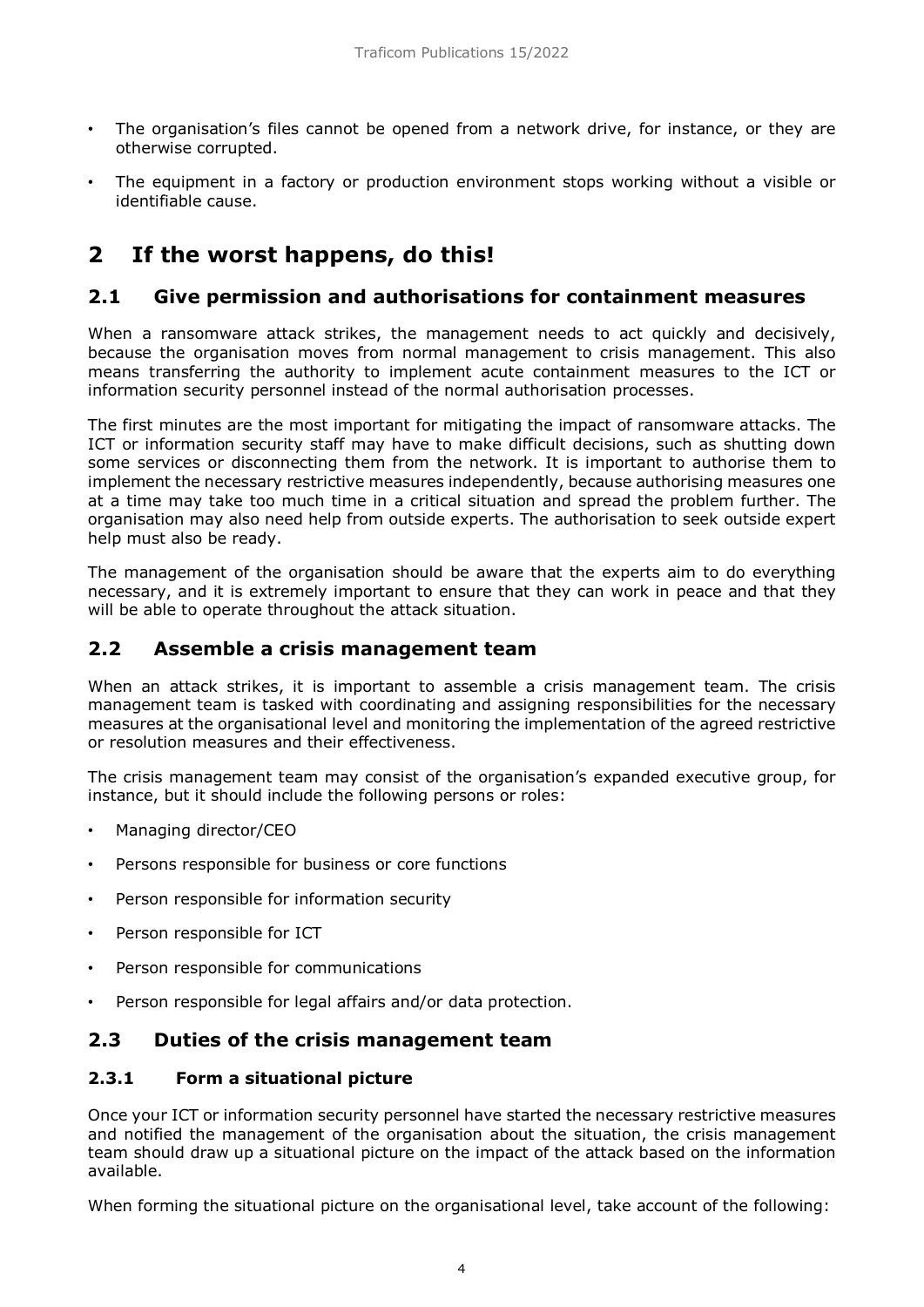- What is the importance and direct impact of the data lost during the attack for the core, business or support functions of your organisation and those of your customers?
- What financial impact does the incident create directly or indirectly, and does your organisation have enough funds available?
- Who should be notified about the attack immediately (employees, board of directors, customers, interest groups)?
- You should also identify other potential scenarios due to the attack and their likelihood, such as whether the organisation has become the victim of a data breach, or what kind of consequences would the publication of the data stolen during the attack have for you or your customers?
- The crisis management team must maintain an incident log. Document every step of the attack and recovery from it in the form of a timeline. Accurate documentation is very important for recovery, learning about the incident, your own legal protection and cooperation with the authorities.

The crisis management team is also responsible for ensuring that the situational picture is always kept up to date to make it possible to manage the situation and provide information about it.

#### <span id="page-5-0"></span>**2.3.2 Draw up and activate a recovery plan**

If your organisation already has a plan for recovering from a ransomware attack, now is the time to start following its instructions.

If your organisation does not have an existing plan, focus on the following:

- How can we limit the activities of the attacker and their spread through our information systems?
- Before we start restoring our systems, have the attacker's connections to our systems been broken and has the malware installed there been removed?
- How can we restore our core services and business as well as the resources they need to normal conditions and verify that their information security is in order?
- What resources (internal and external) do we need for this purpose? Make sure that the ICT or information security staff gets the support they need for the system restoration process, such as inspecting and restoring backups.
- If your organisation has cyber insurance, make sure that the organisation contacts the insurance company. Some cyber insurance policies may include service elements, such as the expert support needed to help with resolving the situation.

**Do not pay the ransom!** At first, it may seem as if the cost of paying the ransom would be lower than solving the crisis independently. However, you must never pay the ransom under any circumstances, because:

- You cannot trust the word of criminals, and there is no guarantee that the encryption keys they offer will even work.
- Even if the keys do work, the recovery may be slow and expensive.

-

- Paying the ransom funds criminal activities and supports their development.
- The blackmail may also be a deception, if the malware has destroyed the files instead of encrypting them.<sup>[3](#page-5-1)</sup>

<span id="page-5-1"></span> $3$  https://www.bleepingcomputer.com/news/security/beware-onyx-ransomware-destroys-files-instead-of-encrypting-them/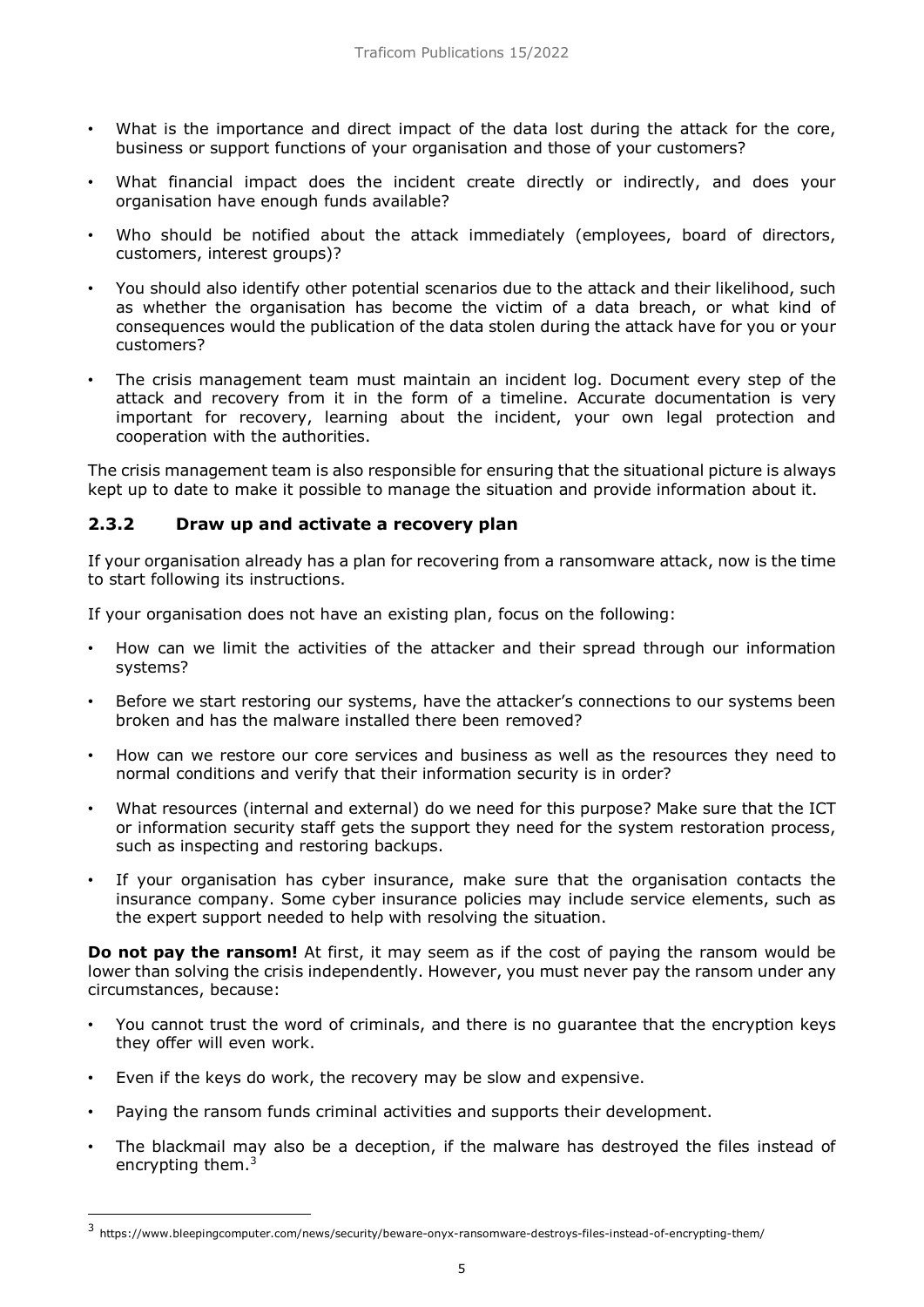• Paying the ransom may violate sanction regulations or the national regulations of one of the countries receiving the payment, meaning that it is not certain that the ransom payment could even be made successfully.

#### <span id="page-6-0"></span>**2.3.3 Take care of internal and external communications**

Plan how to inform the board of directors, customers and partners of the company as well as the authorities about the situation, the recovery process and its progress. Also report to interest groups and update the situational picture for them as the situation progresses.

Decide who will act as the public face of the organisation towards the general public and who will contact the customers or other necessary interest groups. Avoid situations in which the persons most important for solving the issue (such as technical experts or the person responsible for information security) would act as information officers of the organisation. They should be allowed to work completely in peace on tasks related to recovering from the situation itself.

#### <span id="page-6-1"></span>**2.3.4 Report to the authorities**

Report the attack to the National Cyber Security Centre Finland. We offer help with investigating the attack, and your report will help other organisations that may be targeted by an attack. You can report to us by email at the address [cert@traficom.fi](mailto:cert@traficom.fi) or by filling in the form [\(https://www.kyberturvallisuuskeskus.fi/en/report\)](https://www.kyberturvallisuuskeskus.fi/en/report). You should also expect the National Cyber Security Centre Finland to contact you.

File a report of an offence with the police concerning the attack at the address [https://asiointi.poliisi.fi/en.](https://asiointi.poliisi.fi/en) You should do this in connection with the technical investigation of the attack, because evidence must be attached to the report. The police will guide you in how to record the evidence appropriately. If the attack endangers public safety (e.g. a security threat<sup>[4](#page-6-3)</sup>) or the health or lives of people, report it directly to the emergency telephone number 112.

If the criminals have obtained personal data, the Office of the Data Protection Ombudsman must be notified within 72 hours of detecting the data breach at the address [https://tietosuoja.fi/en/data-breach-notification.](https://tietosuoja.fi/en/data-breach-notification) The primary purpose of this is to protect the rights of data subjects. If necessary, you can submit the notification in stages: start with a preliminary notification and complete it later. [5](#page-6-4)

If your organisation operates in a field critical to the security of supply, you also need to notify the supervisory authority in your own field, or in this case the NIS authority (in Finnish): [https://eservices.traficom.fi/dataservices/forms/NISlomake.aspx?langid=fi&RetUrl=https%3A/](https://eservices.traficom.fi/dataservices/forms/NISlomake.aspx?langid=fi&amp;RetUrl=https%3A//www.traficom.fi/fi/asioi-kanssamme) [/www.traficom.fi/fi/asioi-kanssamme.](https://eservices.traficom.fi/dataservices/forms/NISlomake.aspx?langid=fi&amp;RetUrl=https%3A//www.traficom.fi/fi/asioi-kanssamme) You can find more information about the regulations related to the NIS Directive here: [https://www.kyberturvallisuuskeskus.fi/en/our](https://www.kyberturvallisuuskeskus.fi/en/our-activities/regulation-and-supervision/digital-services-and-infrastructure)[activities/regulation-and-supervision/digital-services-and-infrastructure](https://www.kyberturvallisuuskeskus.fi/en/our-activities/regulation-and-supervision/digital-services-and-infrastructure)

#### <span id="page-6-2"></span>**2.4 Support the implementation of the recovery plan**

Once the immediate measures to resolve the attack have started, the management of the organisation should focus on implementing the recovery with the necessary measures. The organisation's management can support this by being easily accessible to the key persons and supporting the work of the people central to recovery by maintaining a calm and forward-thinking atmosphere, among other things. It is good to keep in mind that right now you should not focus on what each person may have done wrong or failed to do.

In general, too much attention should not be paid on the costs incurred by the recovery from the attack or the time lost. The most important thing is to try to recover from the attack as efficiently as possible as an organisation so that it could return to normal as soon as possible.

-

<span id="page-6-3"></span><sup>&</sup>lt;sup>4</sup> Threats to safety when handling chemicals (in Finnish): https://tukes.fi/turvauhkiin-varautuminen-vaarallisten-kemikaalienkasittelyssa-ja-varastoinnissa

<span id="page-6-4"></span><sup>5</sup> https://www.suomi.fi/guides/data-breach/acute-measures/notify-the-authorities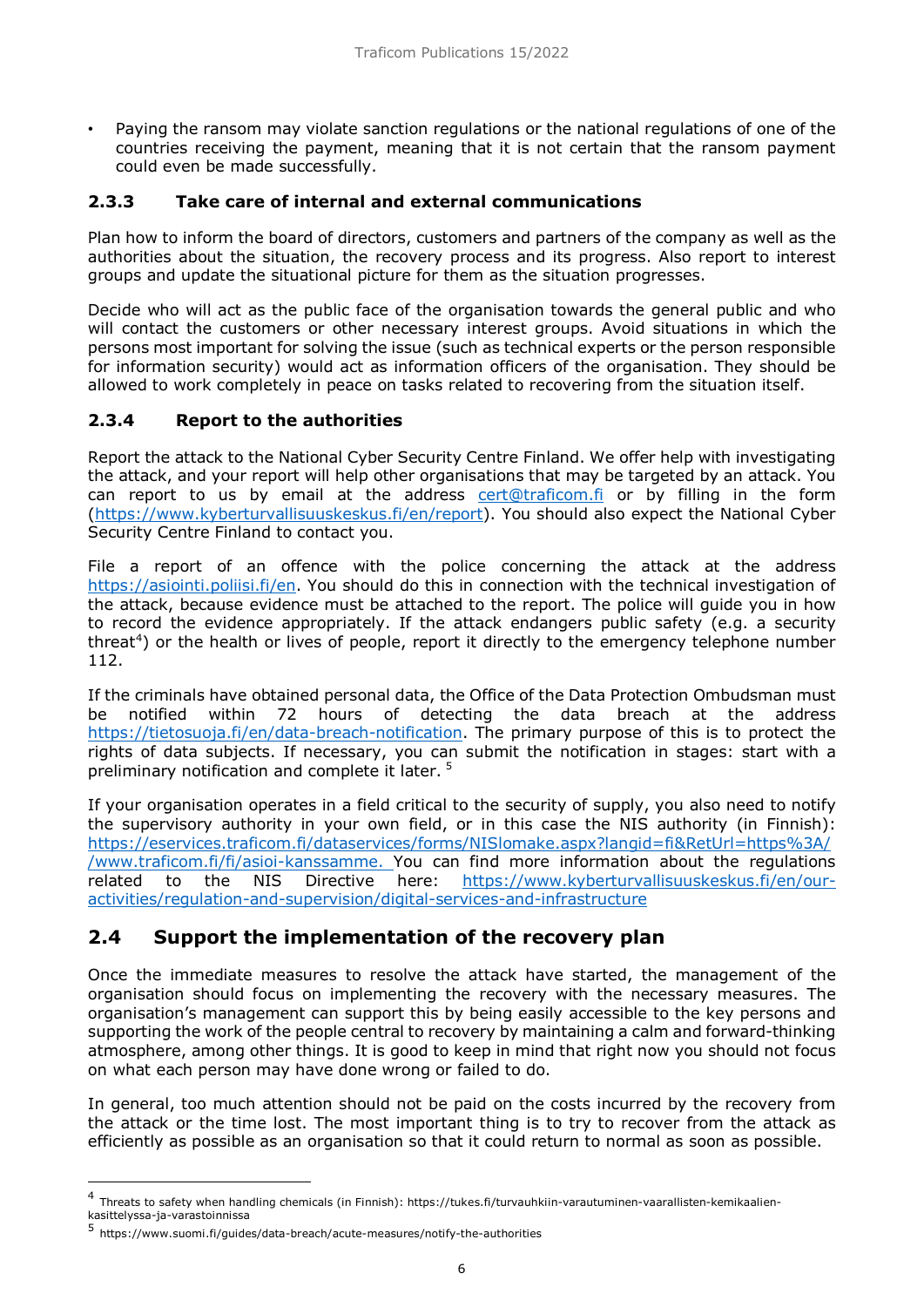## <span id="page-7-0"></span>**3 Measures after the crisis**

When the crisis is over and business operations have returned to normal, it is important to start investigating the attack and learn as much as possible about what happened. At the same time, it is good to assess where we were and were not successful from the perspective of the attack and how we could improve our security level to avoid similar situations in the future.

Primarily, your organisation should nevertheless discover how the attackers were able to access your information system environment and how they progressed in there. These holes or deficient security implementations that enabled the attack must be patched immediately to prevent a similar attack from occurring again. The incident log described in section 2.3.1 that has been completed as the investigation and recovery progresses should be used to help with the investigation.

Next, the detection ability of your organisation related to the attack should be surveyed. Try to find answers to the questions below together with your experts or service providers. Based on the answers, the management should review the organisation's detection and reaction plans and processes and aim to develop them to increase their effectiveness.

- Are our controls related to detecting attacks sufficient?
- Did the attacker's actions raise any alarms? What kind of alarms?
- Was the information about alarms transmitted to the right people?
- How did people react to these alarms, if they did react to them?

The effectiveness of the recovery process must also be assessed based on the following questions:

- Were the responsibilities of the crisis management team assigned to the right people? How did these persons carry out their duties?
- How successful was the IT personnel in the recovery? Was the operation of the services restored quickly enough, and were the resources sufficient?
- Was the crisis management team able to communicate the right things to the right people at the right time?
- Does the documentation include all important events related to the incident and are the timestamps correct?
- Was the technical investigation of the incident sufficient?
- Did the company's management act comprehensively enough in the situation or while preparing for it?

Even though a ransomware attack is always a serious incident, such attacks can also be prevented and managed. This will not be possible without appropriate preparation or continuous work to ensure cyber security, however.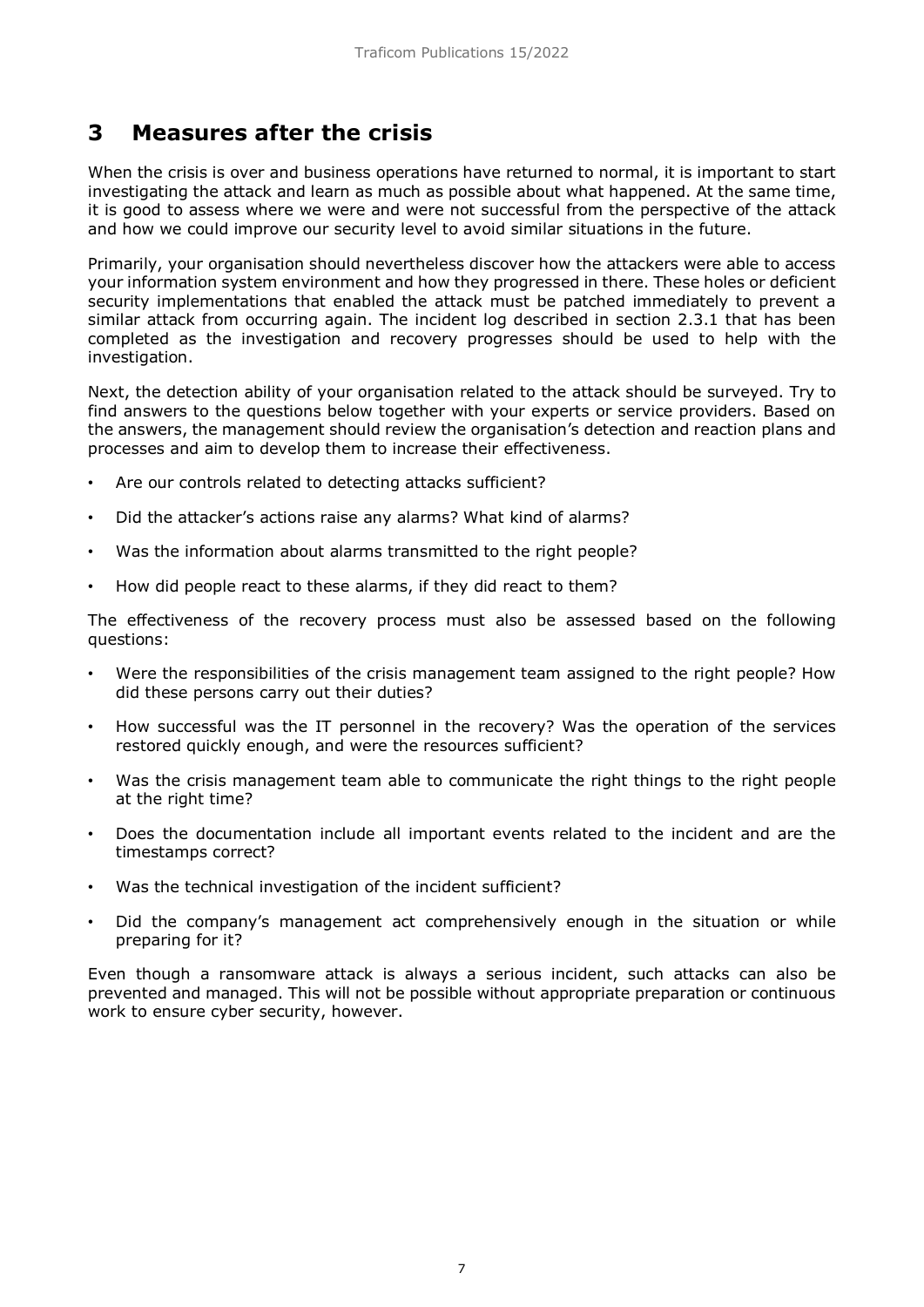## <span id="page-8-0"></span>**4 Preparing for the threat**

Attack methods are developing constantly, which means that the work on preparing for attacks must be continuous and based on systematic activity and layered defence. The management of the organisation must allocate sufficient resources in case of ransomware attacks, so that the safety of the data network and service environment used by the organisation can be ensured. The sufficiency of resources and the effectiveness of the preventive measures in practice must also be measured to enable development.

Cyber security must focus on defensive depth and preparedness on different control levels. If one layer of defence fails, the other layers offer additional protection. Ransomware prevention can be divided into five separate layers, which improve protection considerably when combined. Figure 3 also indicates the importance of each layer in the whole preparation process in percentages. It is important to understand that appropriate cyber preparation is only successful in this kind of format, and that a single protective layer alone is often not sufficient.<sup>[6](#page-8-2)</sup>



*Figure 3: Preparing for threats and the importance of the different aspects of the preparatory process*

#### <span id="page-8-1"></span>**4.1 Be aware**

-

Every organisation is a potential target of a ransomware attack, either directly or as a part of a critical delivery chain. Criminals can also adapt their attacks and ransom demands on a target organisation-specific basis quite accurately in order to maximise their profit. Therefore, you should take the threat seriously.

Identify the services that are critical to your operation and estimate what would happen if one or all of these services was not available. After this, together with your ICT experts, map the IT assets used by your organisation that you need to in order to provide or implement the services central to your activities. These include workstations, servers, mobile devices, databases and user registers, among others. Keep in mind that you cannot protect something if you do not know it exists. This will also help your organisation with drawing up deviation management and recovery plans.[7](#page-8-3)

<span id="page-8-2"></span><sup>6</sup> NIST Cybersecurity framework https://nvlpubs.nist.gov/nistpubs/CSWP/NIST.CSWP.04162018.pdf

<span id="page-8-3"></span><sup>7</sup> https://www.cisa.gov/sites/default/files/publications/CISA\_MS-ISAC\_Ransomware%20Guide\_S508C.pdf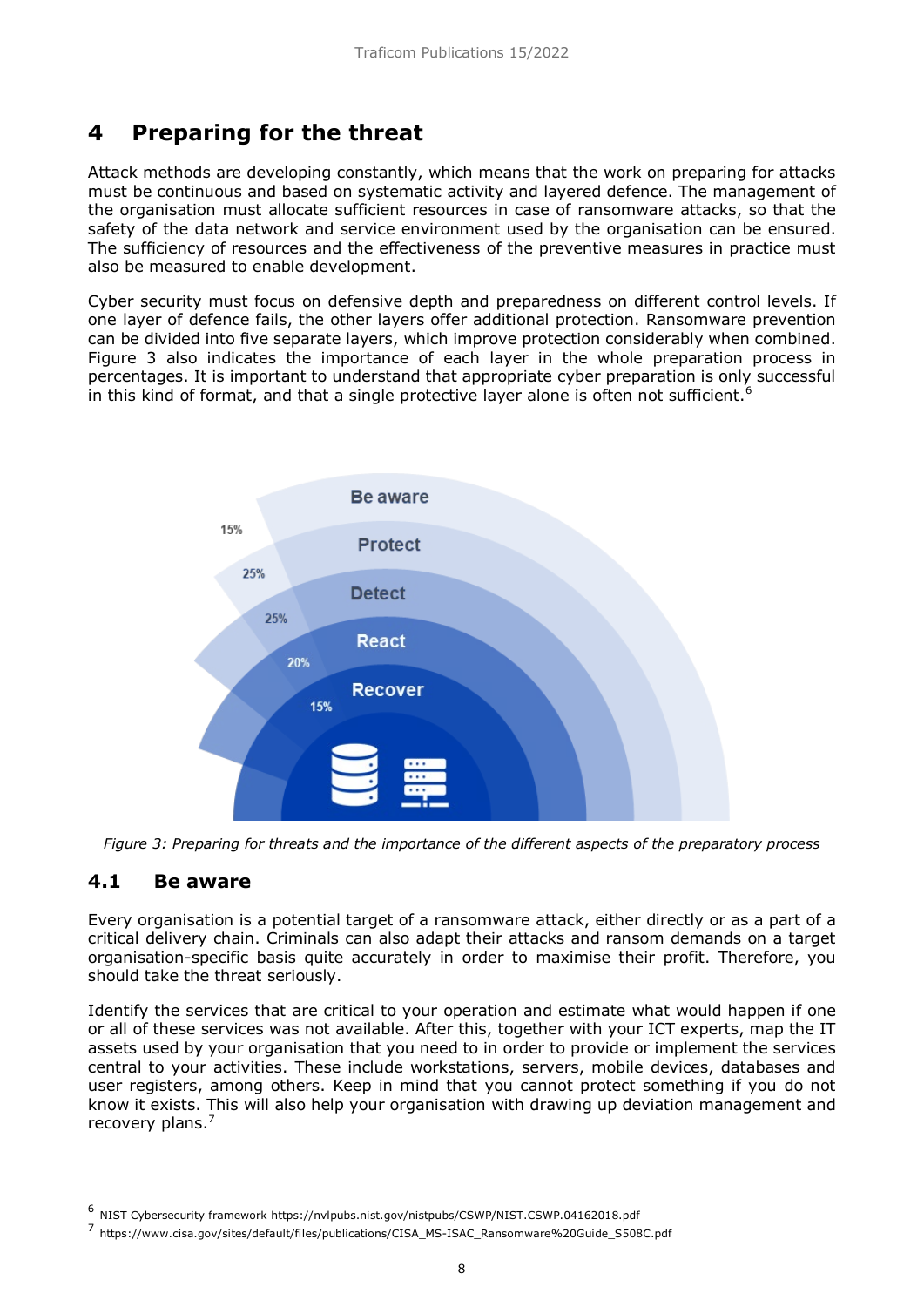Next, create a context for the different layers of preparation by assessing the potential risk caused specifically by a ransomware attack. In the assessment, take account of the existing administrative and technical controls as well as the awareness of the personnel. Do not forget to process the residual risks and mirror them against the ability and willingness of your organisation to take risks. Discuss the threats and risks related to ransomware in the meetings of the executive group and the board of directors.

Also confirm the duties and responsibilities of service providers with agreements and requirements.

Follow the status of the preparatory measures you use and the risk level of your organisation with the indicators created for the purpose.

It is also important for the management of the organisation to keep in mind that a part of the budget sufficient for implementing the necessary preparatory measures should be allocated to cyber security. You can use a thought model, in which you estimate how large of a financial loss the security investment that has been made will prevent in the future. In other words, how much would a potential successful attack cost you in euros? This will also allow you to assess the willingness of your organisation to take risks.

#### <span id="page-9-0"></span>**4.2 Protect**

Protective measures must be taken with care, because attack attempts originating from the internet occur every day. Some of these attempts are nothing more serious than mapping the online services of your organisation, but they may also include very hostile and aggressive attack attempts. With effective protection, your organisation will be able to combat most of these attempted attacks, but this requires investing in the maintenance and development of cyber security.



*Figure 4: Some attacks are stopped by protective measures*

At this stage, your organisation should have a comprehensive list of all available IT assets (see section 3.1) so that measures can be taken to protect them. The protective measures should primarily focus on the services or systems that have been identified as critical to your operation.

The protection level is significantly affected by the administrative and technical maturity of your organisation. The higher the cyber capability your organisation has, the better it is also protected against ransomware attacks.

The following questions will help with determining the technical maturity level of your organisation. You can also supplement the maturity level assessment by using the Kybermittari (Cybermeter) tool published by the National Cyber Security Centre Finland [\(https://www.kyberturvallisuuskeskus.fi/en/our-services/situation-awareness-and-network](https://www.kyberturvallisuuskeskus.fi/en/our-services/situation-awareness-and-network-management/kybermittari-cybermeter)[management/kybermittari-cybermeter\)](https://www.kyberturvallisuuskeskus.fi/en/our-services/situation-awareness-and-network-management/kybermittari-cybermeter).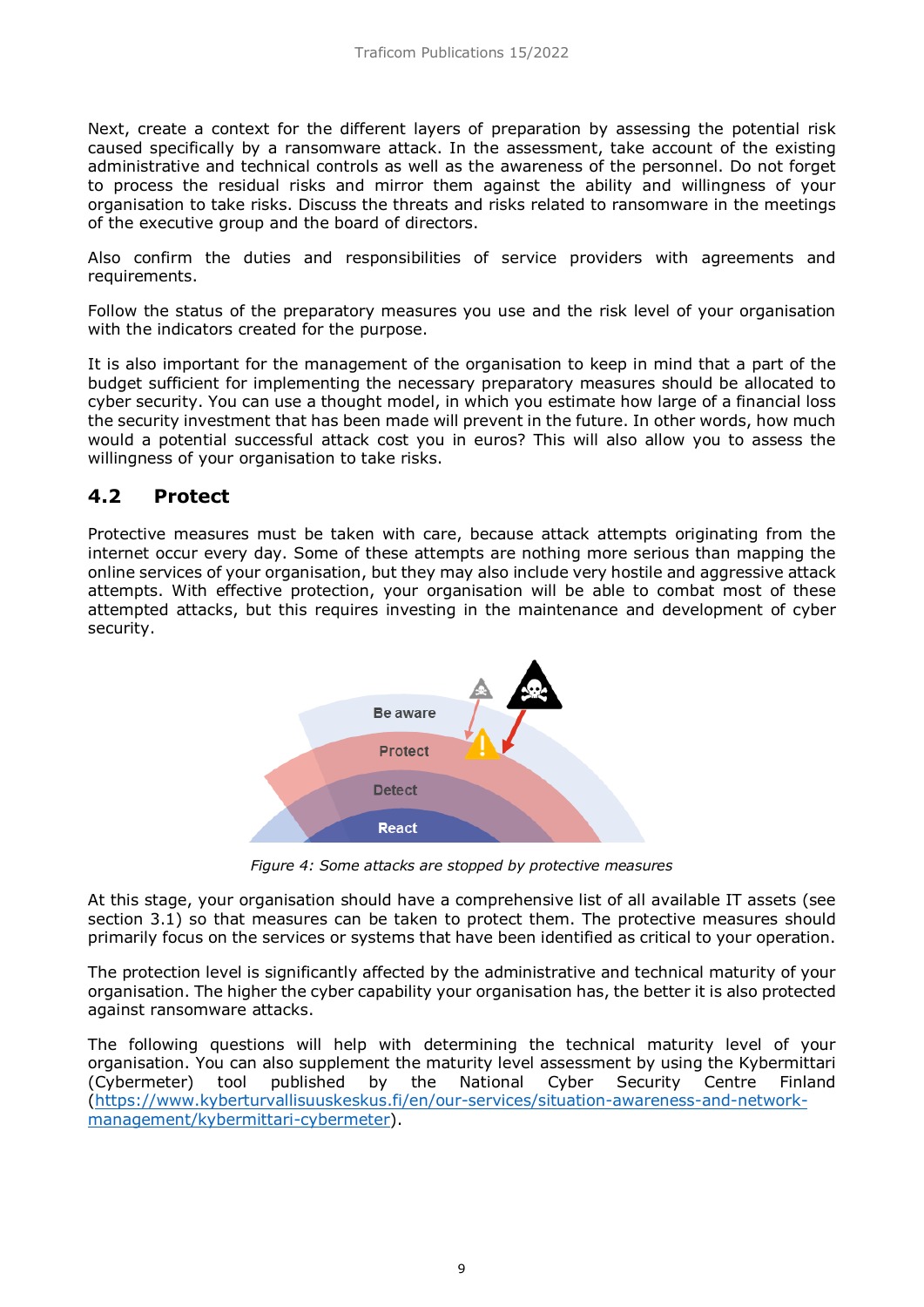Review the situation presented in the questions below carefully with your experts:<sup>[8](#page-10-1)[9](#page-10-2)</sup>

- Have we ensured that we have a functional communication channel that we can use in case of a cyber attack?
- Do we install information security or software updates regularly and sufficiently often? How do we ensure that we only use secure software versions?
- Do we use two-factor authentication in all of our services that are open to the internet?
- Have our systems and services undergone information security testing, and have corrective measures been taken based on the observations gained from it?
- Is the network of our organisation protected appropriately with firewalls and are the terminal devices protected with detection and attack prevention software? Do we also use antivirus software and workstation-specific firewalls?
- Do the employees only have the access rights and authorisations for the different systems and services that they need in their daily work?
- Do we only use our workstations with user-level rights? Administrator rights broaden the attacker's options of progressing in the system considerably.
- Is the data network of our organisation divided into different sections depending on their purpose of use? Effective segmentation slows down the spread of the attack into the different parts of the network and therefore also the systems.
- Do we keep network-, system- and service-specific event logs, and how long are they stored? Do we implement log management in accordance with the regulations?

#### <span id="page-10-0"></span>**4.3 Detect**

-

Even the best protection possible can sometimes fail. For this reason, the services, systems and network of your organisation should be monitored constantly in order to detect potential attacks. Effective detection enables fast reaction, if the protections of section 4.2 fail. The faster an attack is detected, the easier it is to reduce and prevent the damage it causes.

The ICT assets of your organisation can be monitored with different kinds of sensors and information security software. You can also get an information security monitoring service, for instance, to support the monitoring of your organisation that is responsible for monitoring the whole network of the organisation and often offers round-the-clock service during public holidays or the holiday season.

<span id="page-10-1"></span><sup>8</sup> Centre for Cyber security Belgium: Incident management guide

https://www.cybersecuritycoalition.be/content/uploads/cybersecurity-incident-management-guide-EN.pdf

<span id="page-10-2"></span><sup>9</sup> CIS, 7 Steps to Help Prevent & Limit the Impact of Ransomware, 2022, https://www.cisecurity.org/insights/blog/7-steps-to-helpprevent-limit-the-impact-of-ransomware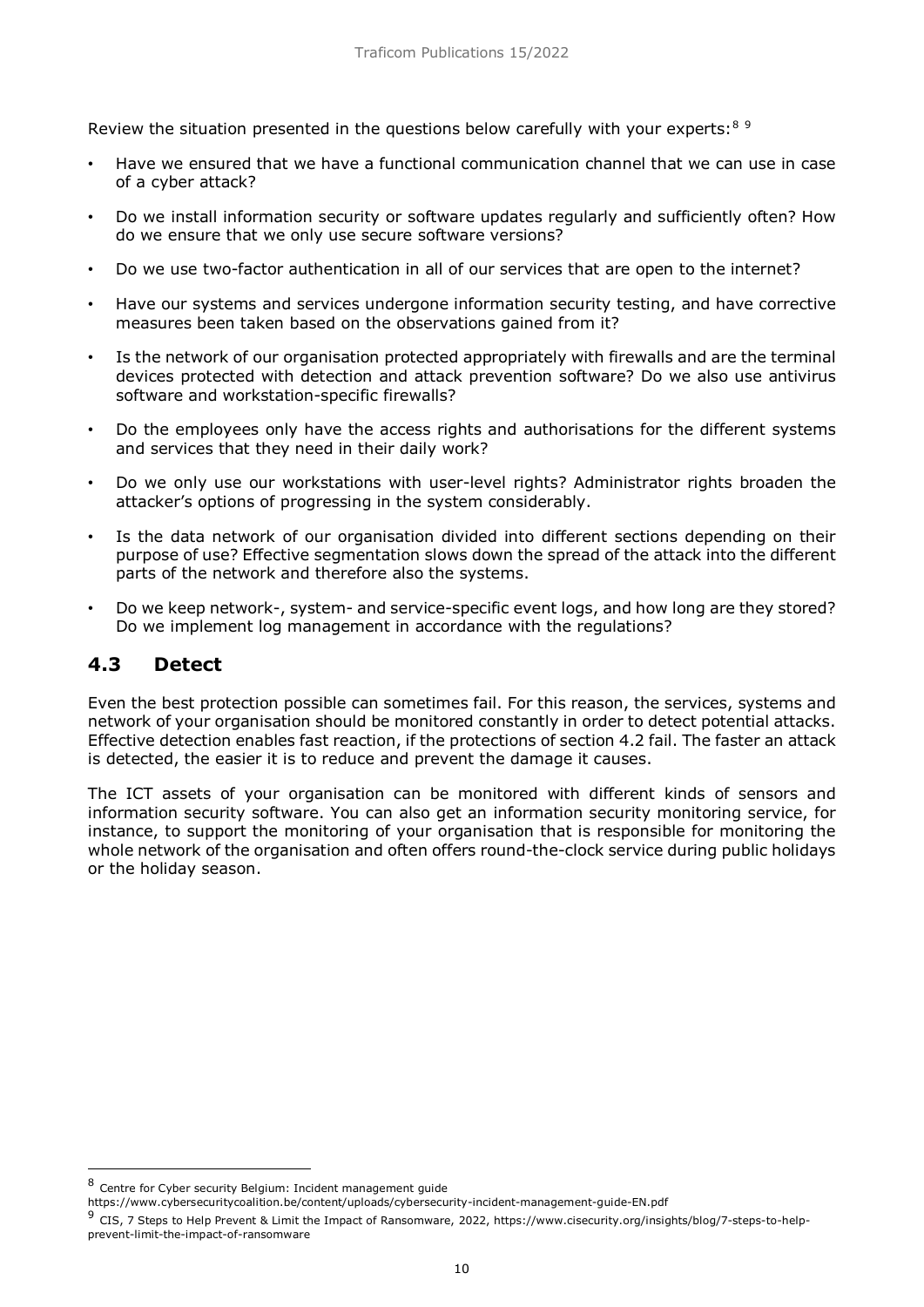

*Figure 5: Some attacks may penetrate a protective layer. In that case, effective detection is needed so that your organisation can react to the attack.*

The awareness of the personnel of your organisation about the threat of an attack is also important. Make sure that your organisation regularly arranges training that presents threats and the mechanisms through which they are realised (see section 1.2), teaches correct operating models and good cyber hygiene, and reviews the measures that need to be taken in case of an attack. Every employee of the organisation should know how to act safely in their daily work, thereby reducing the likelihood of a potential attack.

The organisation's detection capabilities can also be developed and their operation secured with different kinds of technical assessments and testing. One of the best ways to implement this is testing, in which the selected information security experts "attack" different parts of the data network, systems or services, while the organisation's own representatives and those of the service partners try to detect the different stages of attack. The sensitivity of the detection capability is increased if the attack cannot be detected, which improves the effectiveness of technical controls or the level of skill of the information security personnel.

#### <span id="page-11-0"></span>**4.4 React**

In addition to effective detection, the reaction to threats must also be appropriate. An observation by an information security control centre or detection and reaction software is of hardly any use, if your organisation cannot take the necessary measures. Your reaction must also always be in proportion to the severity of the threat detected to prevent disturbing the business unnecessarily or downplaying a critical threat.

Make sure that plans are developed for your organisation on how to manage information security deviations and that ransomware is included as one of the scenarios. Also ensure that these plans are available as "offline" versions, such as in paper format. This means that they can be accessed even if the ransomware had encrypted all of your digital files.

Ensure the responsibility of service providers to react to threats through agreements and requirements, because some malware can also spread through third parties.

Agree on support measures in technical incidents with your service providers, such as technical investigation and damage mitigation measures. Include these as a part of the contingency plans.

You should also find out if your organisation needs a cyber insurance policy, and if you decide to get one, include its potential service elements as a part of the recovery plans. Do not forget to make sure that the cyber insurance remains a carefully kept secret! Publishing the information makes the organisation a potential target for an attack.

Ensure that your plans are reviewed regularly through exercises and that they are developed based on the data from the exercise, feedback and technical metrics. All parties of the plans should also understand their own role and know how to act accordingly in case of an attack.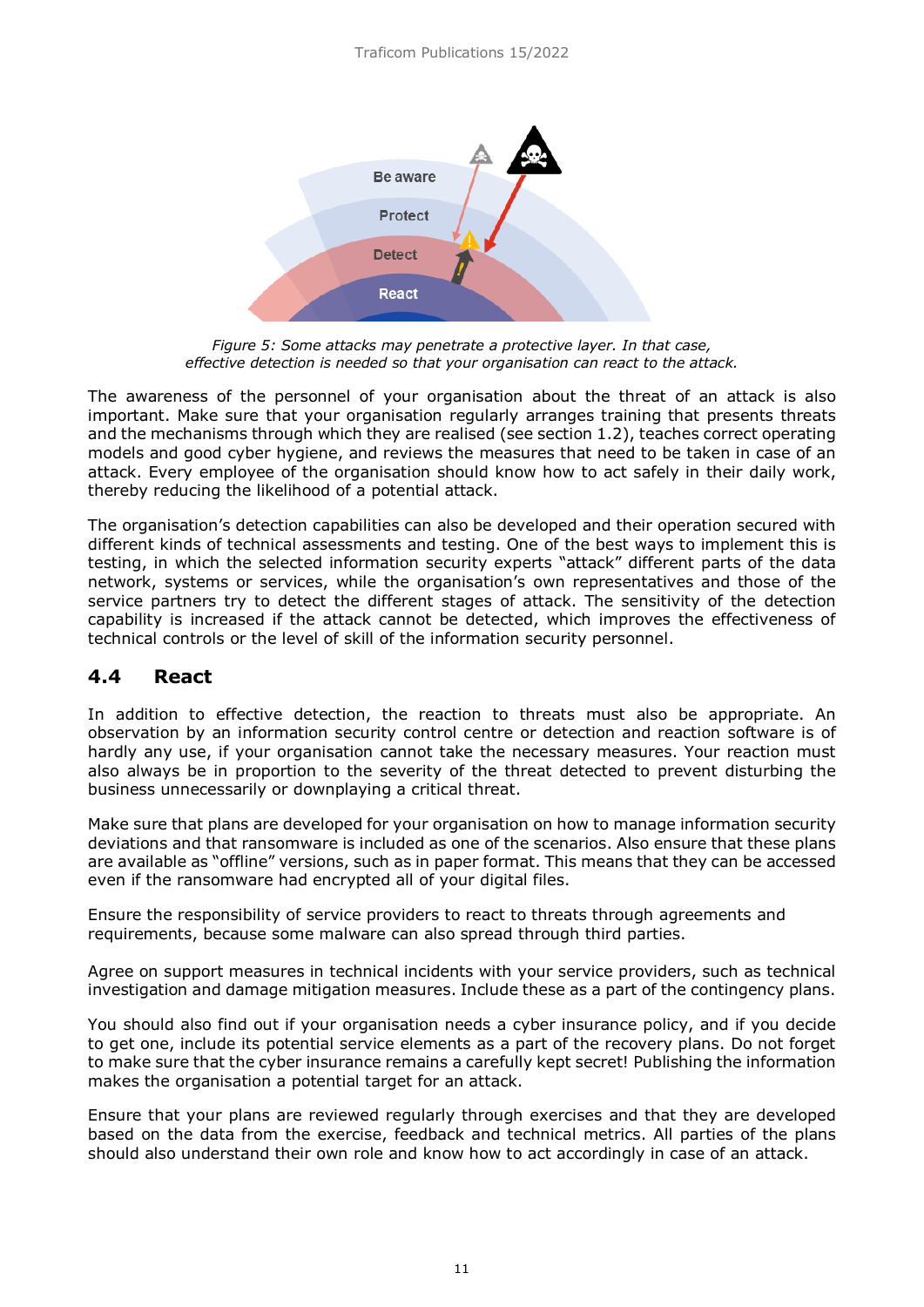#### <span id="page-12-0"></span>**4.5 Recover**

Sometimes a ransomware attack is successful despite the precautions. This may be due to a variety of reasons, such as one of the preventive layers being incomplete, a lack of technical controls or a so-called zero-day vulnerability exploit (a software vulnerability without a fix available).

Recovery from an extensive ransomware attack is generally possible, if the organisation targeted by the attack has up-to-date and sufficiently comprehensive backups available. In some cases the backups may also have become contaminated, in which case safe copies are needed.

To ensure an efficient recovery, attention should be paid to the technical architecture and capabilities in the preparations. These include:

- A safe storage environment that ensures the integrity and confidentiality of the stored information.
- Log management intended to enable monitoring up-to-date and appropriate backups.
- If your organisation uses e.g. virtual servers, make sure that they are also included in the scope of backups.
- Testing the restoration of backups and ensuring their functionality.
- An isolated backup environment that prevents the backups from being manipulated or destroyed.

In section 4.1 (Be aware), organisations should identify the systems and services central to their operations. Once they have been identified, service- and system-specific recovery plans should be made for them. The goal of recovery planning is to maintain the necessary documentation, operating model and capabilities that make it possible to restore systems or services safely and effectively. These recovery plans should be stored so that they are available even if the file systems are not. For example, paper copies of the plans can be made.

Other factors to be taken into account in recovery and the related planning include:

- In which order should the systems be restored? A wrong restoration order may cause problems or slow down the overall recovery process of all critical services.
- Have the recovery processes and their instructions been taken into account with regard to the systems or services maintained by service providers? Has there been training on recovery?
- How can we verify that the restored systems and services are safe? If versions of backup copies, such as safe copies, are not up to date, this may result in unsecure versions or configurations of software ending up in production.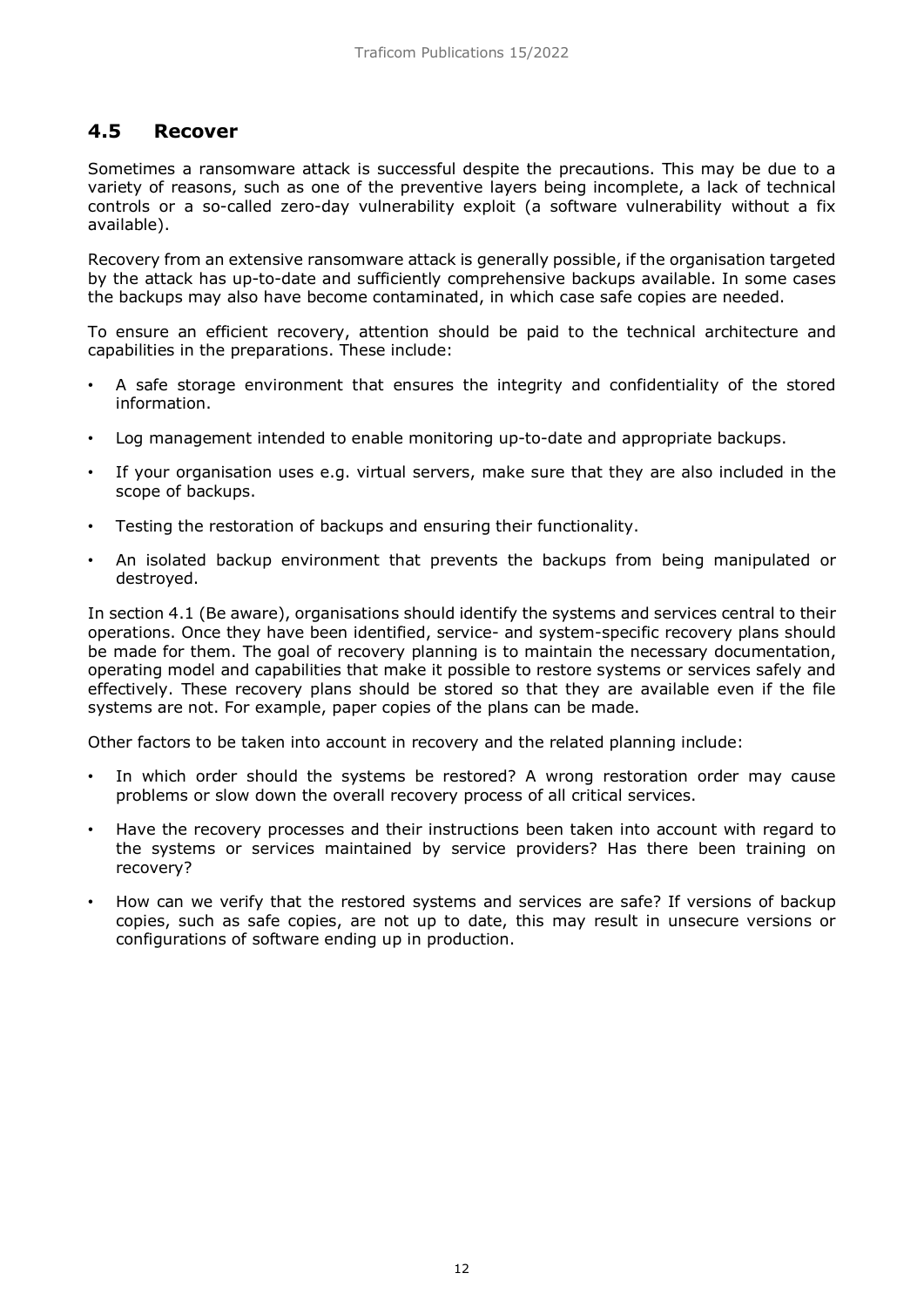## <span id="page-13-0"></span>**5 Sources and additional instructions**

#### **Instructions for the management**

1. **National Cyber Security Centre Finland.** Selviytymisopas kiristyshaittaohjelmia vastaan. [Online, in Finnish] 2016. [https://www.kyberturvallisuuskeskus.fi/sites/default/files/media/file/Kiristyshaittaohjelmat\\_\\_teemakooste\\_07\\_2016.pdf](https://www.kyberturvallisuuskeskus.fi/sites/default/files/media/file/Kiristyshaittaohjelmat__teemakooste_07_2016.pdf)

2. **National Cyber Security Centre Finland.** Pienyritysten kyberturvallisuusopas. [Online, in Finnish] 2020. [https://www.kyberturvallisuuskeskus.fi/sites/default/files/media/publication/Pienyritysten\\_kyberturvallisuusopas\\_9\\_2020.pdf](https://www.kyberturvallisuuskeskus.fi/sites/default/files/media/publication/Pienyritysten_kyberturvallisuusopas_9_2020.pdf)

3. **Suomi.fi.** Data breach: Notify the authorities. [Online] 2022. [https://www.suomi.fi/guides/data-breach/acute](https://www.suomi.fi/oppaat/tietomurto/akuutit-toimet/ilmoita-viranomaisille)[measures/notify-the-authorities](https://www.suomi.fi/oppaat/tietomurto/akuutit-toimet/ilmoita-viranomaisille)

4. **Forbes.** Ransomware 2.0: How malware has evolved and where it's heading. [Online] 2021. [https://www.forbes.com/sites/forbestechcouncil/2021/05/20/ransomware-20-how-malware-has-evolved-and-where-its](https://www.forbes.com/sites/forbestechcouncil/2021/05/20/ransomware-20-how-malware-has-evolved-and-where-its-heading/)[heading/](https://www.forbes.com/sites/forbestechcouncil/2021/05/20/ransomware-20-how-malware-has-evolved-and-where-its-heading/)

5. **NIST.** Getting started with Cybersecurity Risk Management | Ransomware. [Online] 2022. [https://csrc.nist.gov/csrc/media/Publications/white-paper/2022/02/24/getting-started-with-cybersecurity-risk-management](https://csrc.nist.gov/csrc/media/Publications/white-paper/2022/02/24/getting-started-with-cybersecurity-risk-management-ransomware/final/documents/quick-start-guide--ransomware.pdf)[ransomware/final/documents/quick-start-guide--ransomware.pdf](https://csrc.nist.gov/csrc/media/Publications/white-paper/2022/02/24/getting-started-with-cybersecurity-risk-management-ransomware/final/documents/quick-start-guide--ransomware.pdf)

6. **NIST.** Cybersecurity Framework. [Online] 2018.<https://nvlpubs.nist.gov/nistpubs/CSWP/NIST.CSWP.04162018.pdf>

7. **NIST**. Ransomware Risk Management: A Cybersecurity Framework Profile. [Online] 2022. <https://csrc.nist.gov/publications/detail/nistir/8374/final>

8. **GDPR.EU.** What are the GDPR fines? [Online] 2022.<https://gdpr.eu/fines/>

9. **Australian Cyber Security Centre.** Ransomware emergency response: one-page guide. [Online] 2022. <https://www.cyber.gov.au/sites/default/files/2021-10/ACSC-ransomware-emergency-response-one-page-guide.pdf>

10. **Ransomware.org.** Everything you need to know about ransomware. [Online] 2022.<https://ransomware.org/>

#### **Instructions for ICT experts**

11. **NIST.** Recovering from Ransomware and Other Destructive Events. 2022**.**  https://nvlpubs.nist.gov/nistpubs/SpecialPublications/NIST.SP.1800-11.pdf

12. **CIS.** 7 steps to help prevent & limit the impact of ransomware. [Online] 2022. <https://www.cisecurity.org/insights/blog/7-steps-to-help-prevent-limit-the-impact-of-ransomware>

13. **CISA.** Cyber security evaluation tool with ransomware readiness assessment module. [Online] 2022. <https://www.cisa.gov/stopransomware/cyber-security-evaluation-tool-csetr>

14. **Europol.** No more ransom. [Online] 2021.<https://www.nomoreransom.org/en/index.html>

15. **NIST.** Ransomware protection and response. [Online] 2022. [https://csrc.nist.gov/projects/ransomware-protection-and](https://csrc.nist.gov/projects/ransomware-protection-and-response)[response](https://csrc.nist.gov/projects/ransomware-protection-and-response)

16. **Microsoft.** Ransomware and extortion, a collection of resources. [Online] 2022. [https://docs.microsoft.com/en](https://docs.microsoft.com/en-us/security/compass/human-operated-ransomware)[us/security/compass/human-operated-ransomware](https://docs.microsoft.com/en-us/security/compass/human-operated-ransomware)

17. **CIS.** 7 steps to help prevent & limit the impact of ransomware. [Online] 2022. <https://www.cisecurity.org/insights/blog/7-steps-to-help-prevent-limit-the-impact-of-ransomware>

18. **CISA.** Cyber security evaluation tool with ransomware readiness assessment module. [Online] 2022. <https://www.cisa.gov/stopransomware/cyber-security-evaluation-tool-csetr>

19. **Europol.** No more ransom. [Online] 2021.<https://www.nomoreransom.org/en/index.html>

20. NIST. Ransomware protection and response. [Online] 2022. [https://csrc.nist.gov/projects/ransomware-protection-and](https://csrc.nist.gov/projects/ransomware-protection-and-response)[response](https://csrc.nist.gov/projects/ransomware-protection-and-response)

21. **Microsoft.** Ransomware and extortion, a collection of resources. [Online] 2022. [https://docs.microsoft.com/en](https://docs.microsoft.com/en-us/security/compass/human-operated-ransomware)[us/security/compass/human-operated-ransomware](https://docs.microsoft.com/en-us/security/compass/human-operated-ransomware)

22. **Sonicwall.** 2022 Sonicwall cyber threat report. [Online] 2022. [https://www.sonicwall.com/medialibrary/en/white](https://www.sonicwall.com/medialibrary/en/white-paper/2022-sonicwall-cyber-threat-report.pdf)[paper/2022-sonicwall-cyber-threat-report.pdf](https://www.sonicwall.com/medialibrary/en/white-paper/2022-sonicwall-cyber-threat-report.pdf)

23. **NCSC-UK.** Mitigating malware and ransomware attacks. [Online] 2021. [https://www.ncsc.gov.uk/guidance/mitigating](https://www.ncsc.gov.uk/guidance/mitigating-malware-and-ransomware-attacks)[malware-and-ransomware-attacks](https://www.ncsc.gov.uk/guidance/mitigating-malware-and-ransomware-attacks)

24. **NCSC-UK.** Mitigating malware and ransomware attacks. [Online] 2021. <https://www.ncsc.gov.uk/guidance/mitigating-malware-and-ransomware-attacks>